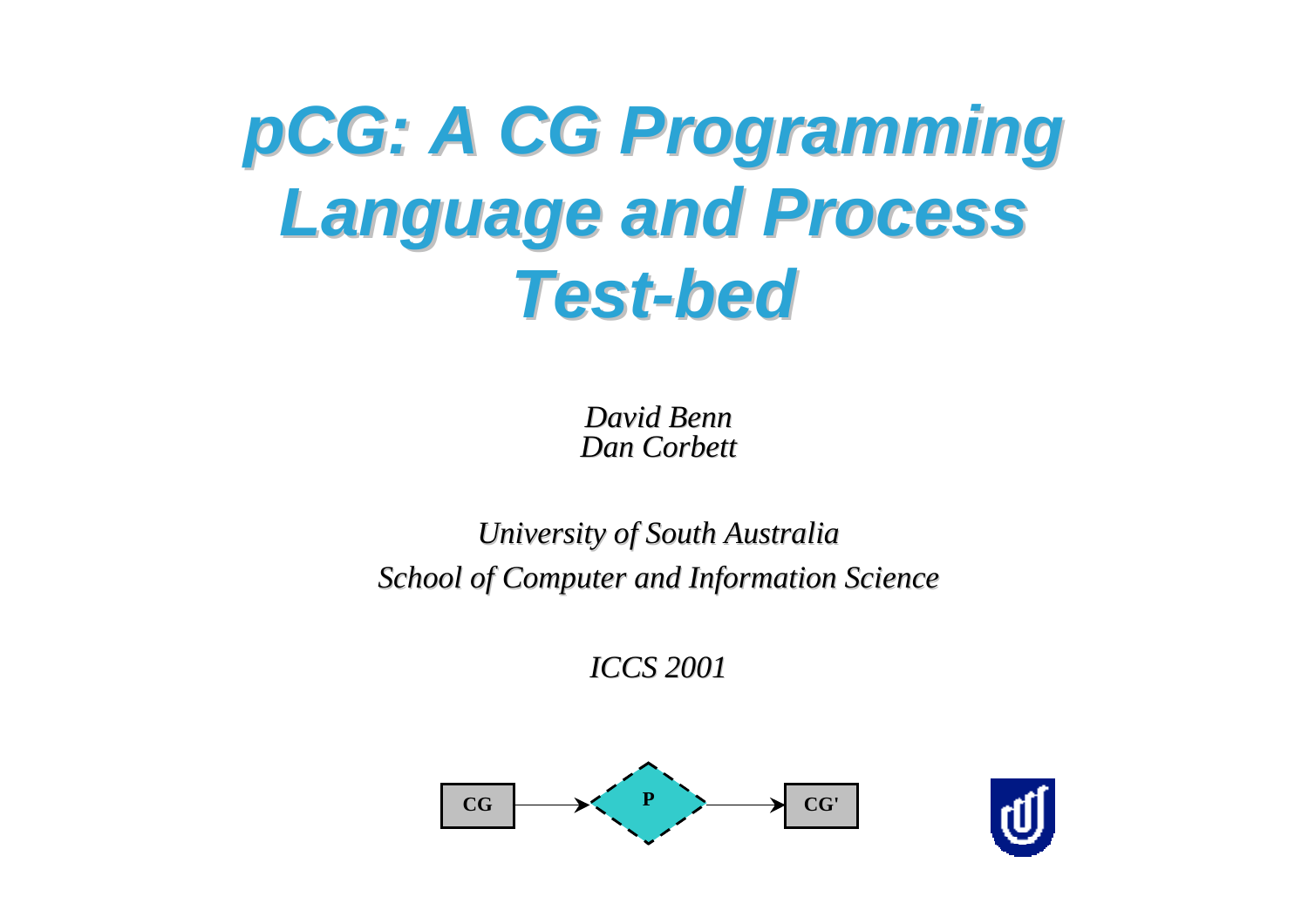### **Plan**

- **Origin of pCG**
- **Processes**
- **More on pCG**
- **Sisyphus-1 as Illustration**
- **Outcomes**
- **Some Future Directions**

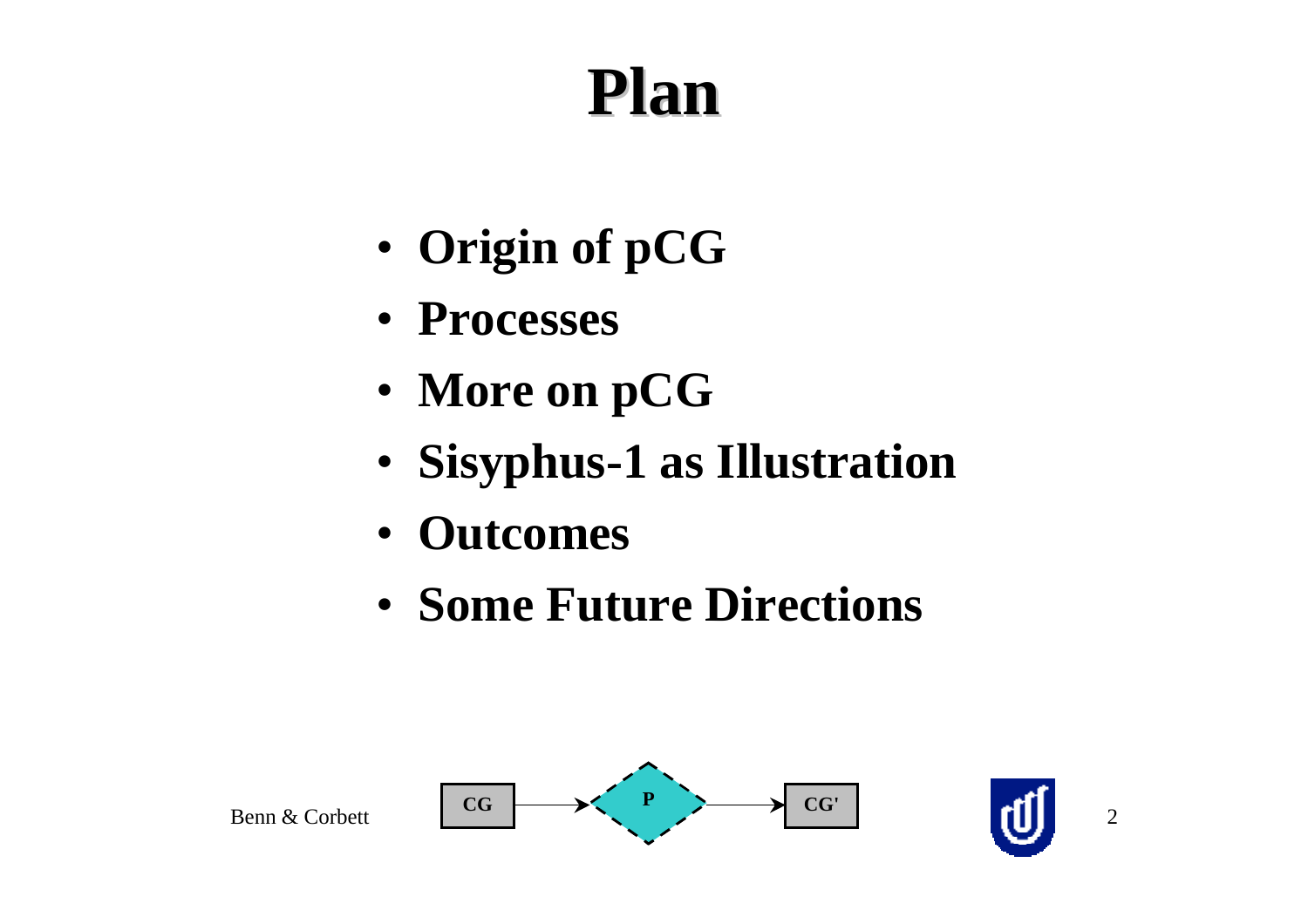# **Origin of pCG**

- **UniSA Computer & Information Science coursework Masters minor thesis under DanCorbett.**
- **Test-bed for an implementation of Guy Mineau's Process mechanism (ICCS'98).**
- **One** *possible* **environment with which to deliver combined logic and imperative programming.**
- **Meaning?**
	- **programming with CGs**
	- **application of a process** *p* **to** *CG*

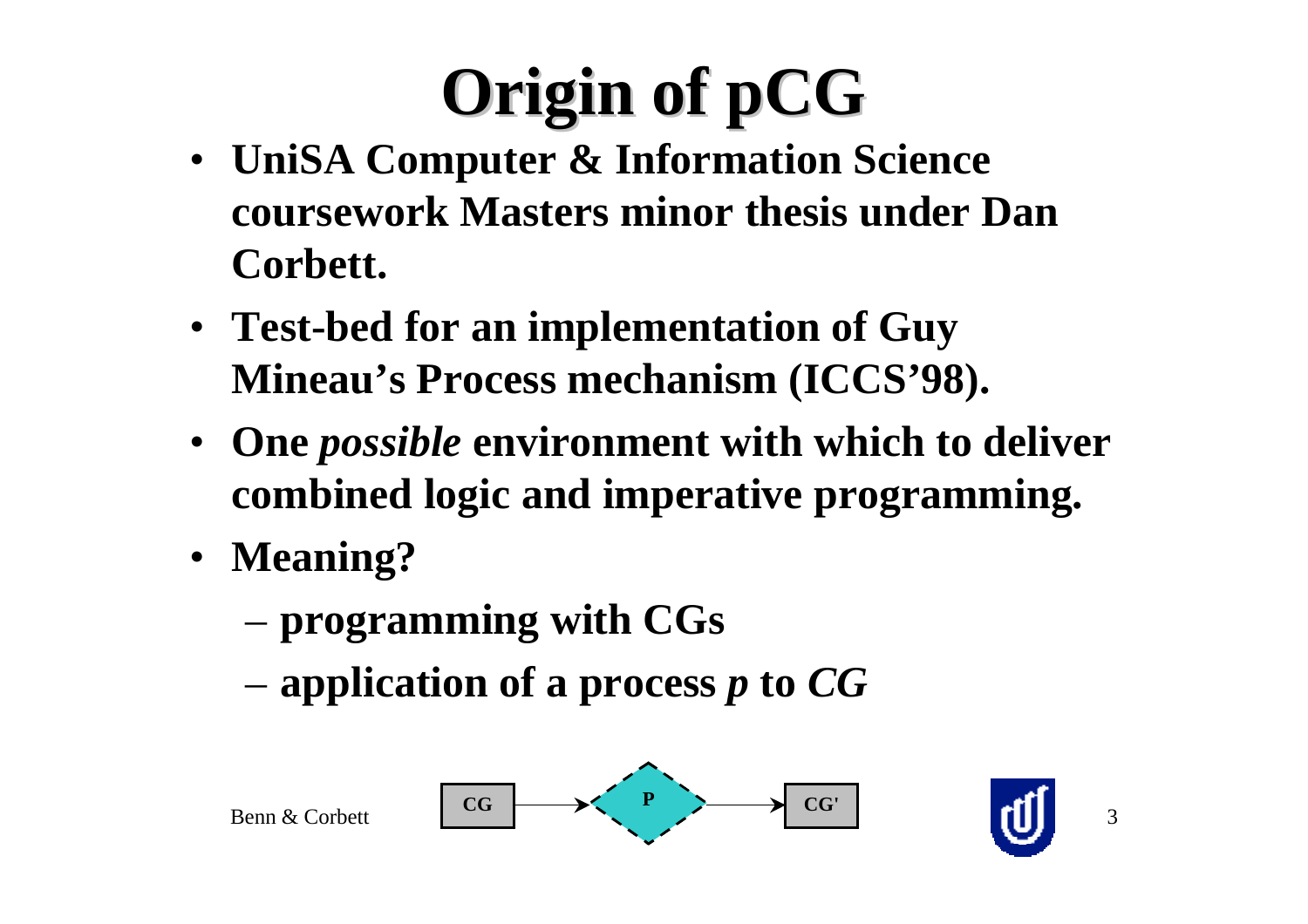### **pCG: A Taste : A Taste**

```
Example 1
option CGIFparser = "cgp.translators.CGIFParser";
option CGIFgen = "cgp.translators.CGIFGenerator";
if _ARGS.length == 1 then
  f = file (ARGS[1]); graphs = f.readGraphStream();
   f.close();
   foreach g in graphs do
     println g.nocomments();
   endend
```

```
Example 2
g1 = `(Chrc [Person:'Fred'] [Age:+80])`;
g2 = `(Chrc [Person:'Fred'] [Gender:"Male"])`;
g3 = g1.join(g2);
println g3;
```
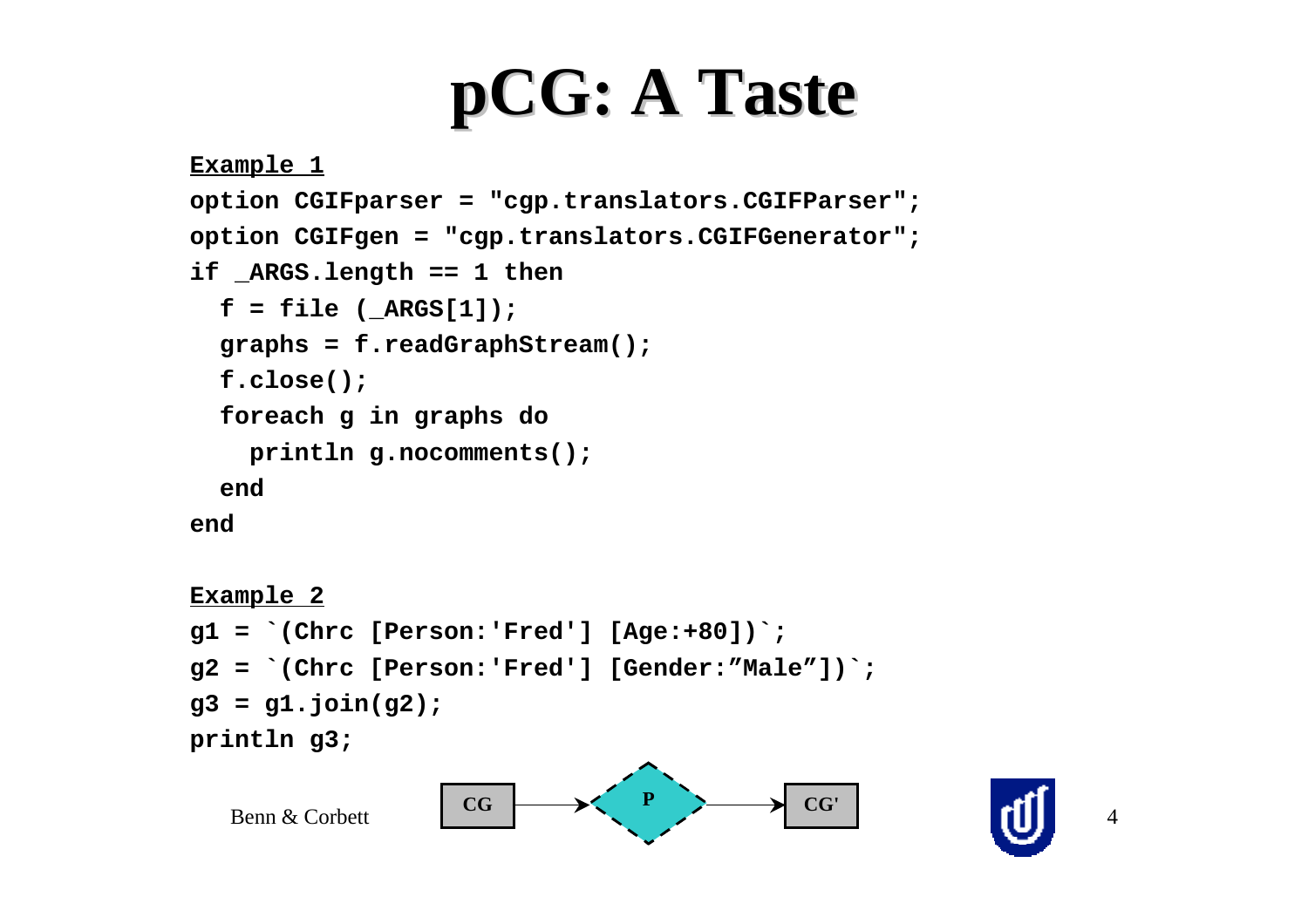### **Processes Processes**

• **Considerable work to date on dynamic and executable CGs, eg actors, demons.**

• **Sowa (2000) classifies kinds of processes: discrete, continuous, and variants.**

• **Mineau's (1998) process mechanism: one approach to representing discrete processes.**

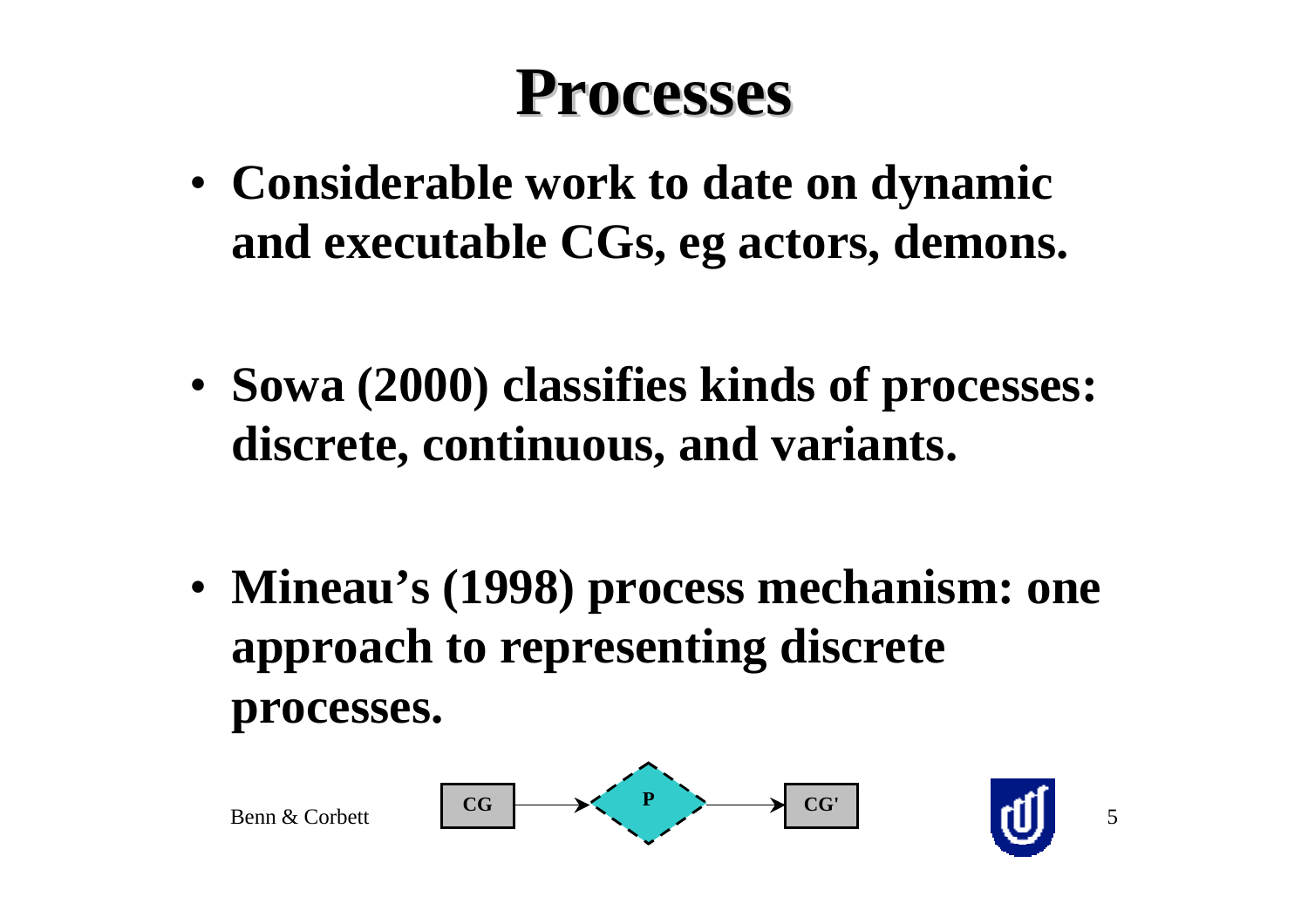### **Processes: key notions Processes: key notions**

- **state transitions;**
- **knowledge-based** *precondition* **matching: conjunction of CGs;**
- *post-conditions* **modify Knowledge Base (KB) by graph assertion and retraction; may use matched information;**
- *process p(in g1, out g2,...) is*
	- $\{ r_i = \langle pre_i, post_i \rangle, \forall i \in [1, n] \}$
- **forward chaining.**

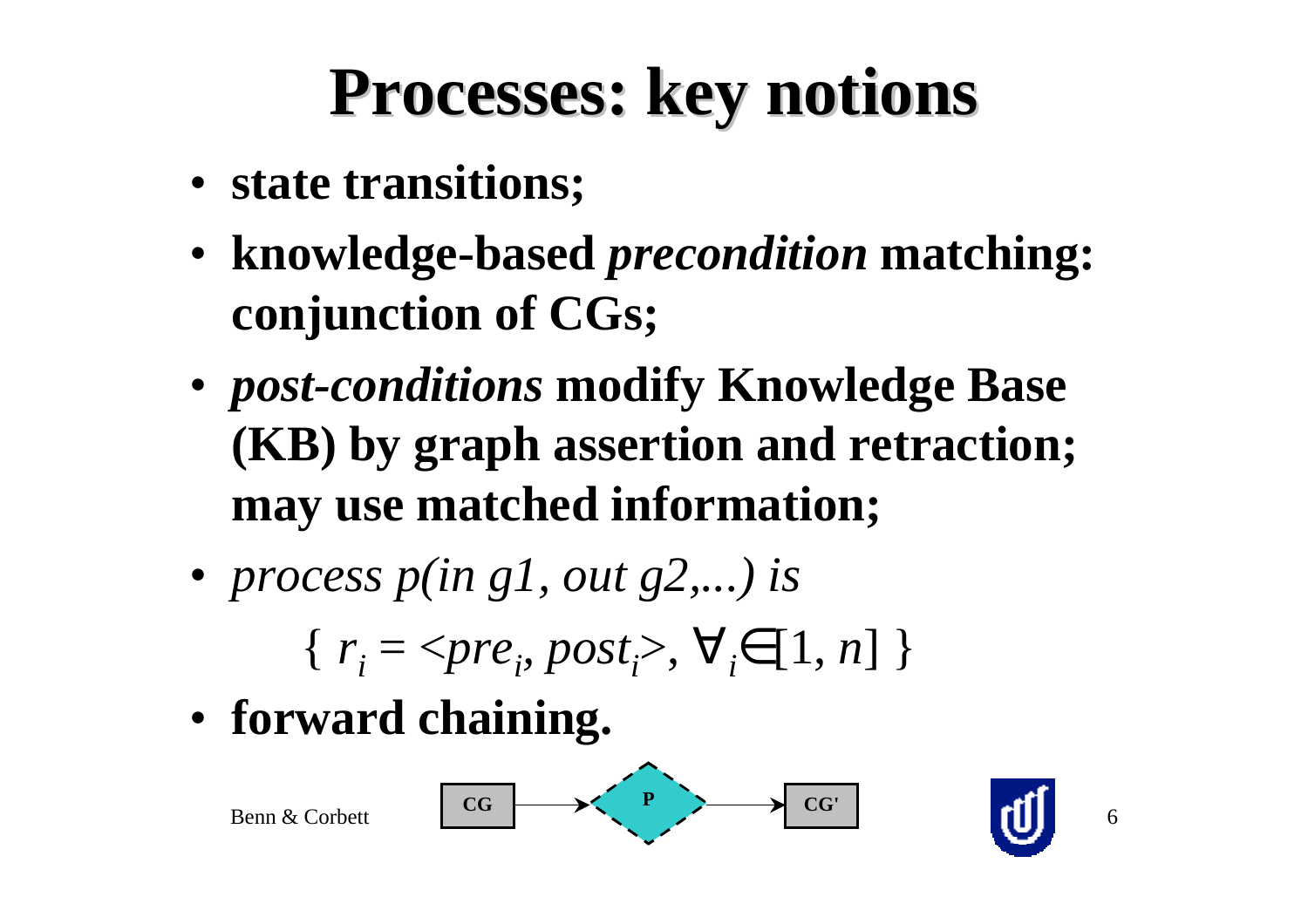### **Processes Processes**

• **Generalisation of Delugach's (1991)** *demons***, and Sowa's** *actors* **or** *dataflow graphs***.**

**process > demon > actor**

|                  | <b>Formalism   Parameters</b> |
|------------------|-------------------------------|
| <b>Processes</b> | Graphs                        |
| Demons           | Concepts                      |
| Actors           | Referents                     |

• **Process mechanism also** *uses* **actors in practice when referent computation required.**



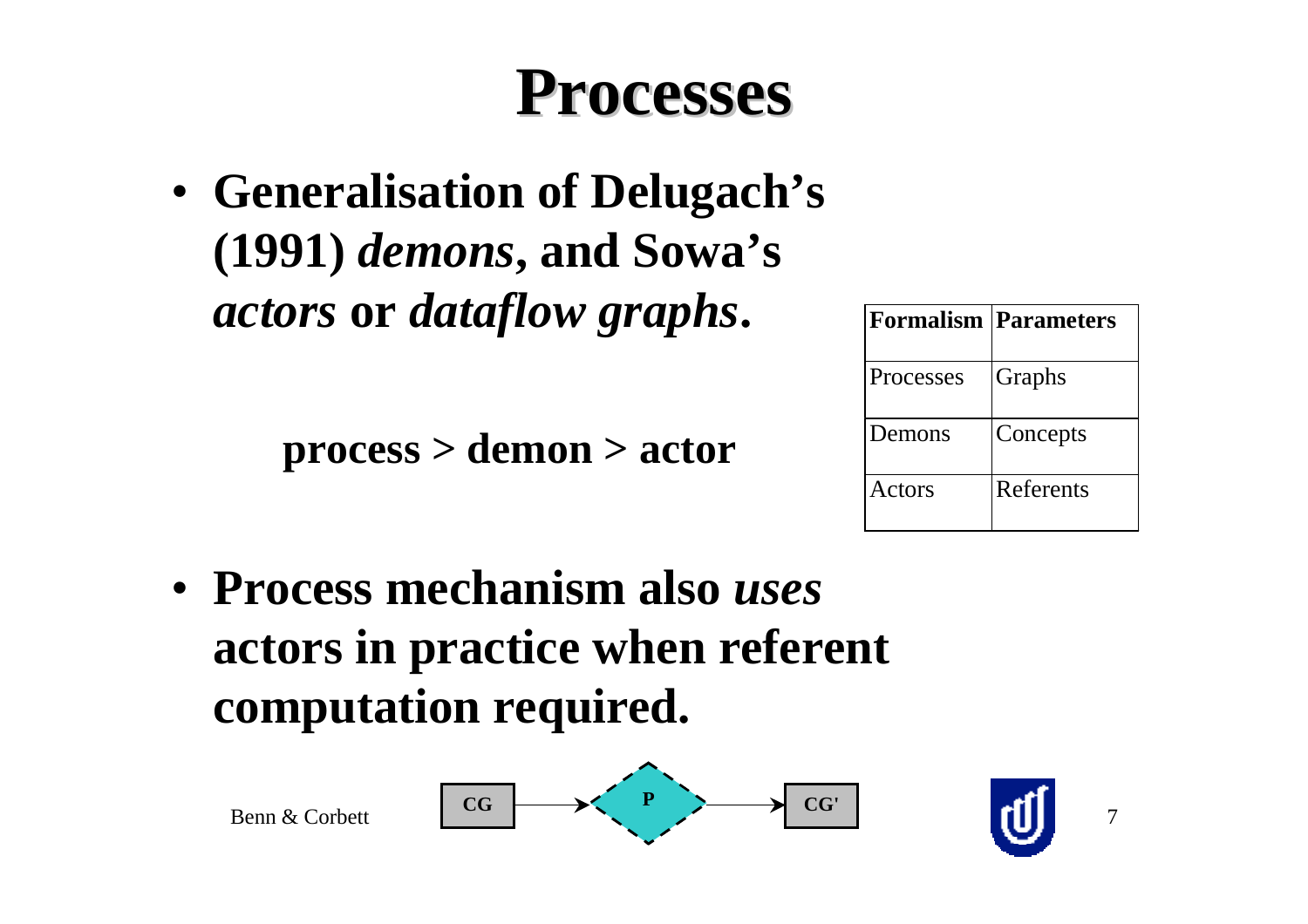## **pCG in a Nutshell in a Nutshell**

- **Permits process** *definition* **and** *invocation***;**
- **Provides capabilities for working with conceptual graphs, processes, actors, and functions as** *first class values***;**
- *General-purpose* **(albeit experimental) programming language; permits imperative, object-based, functional, and declarative styles.**
- **Available under Gnu Public License.**

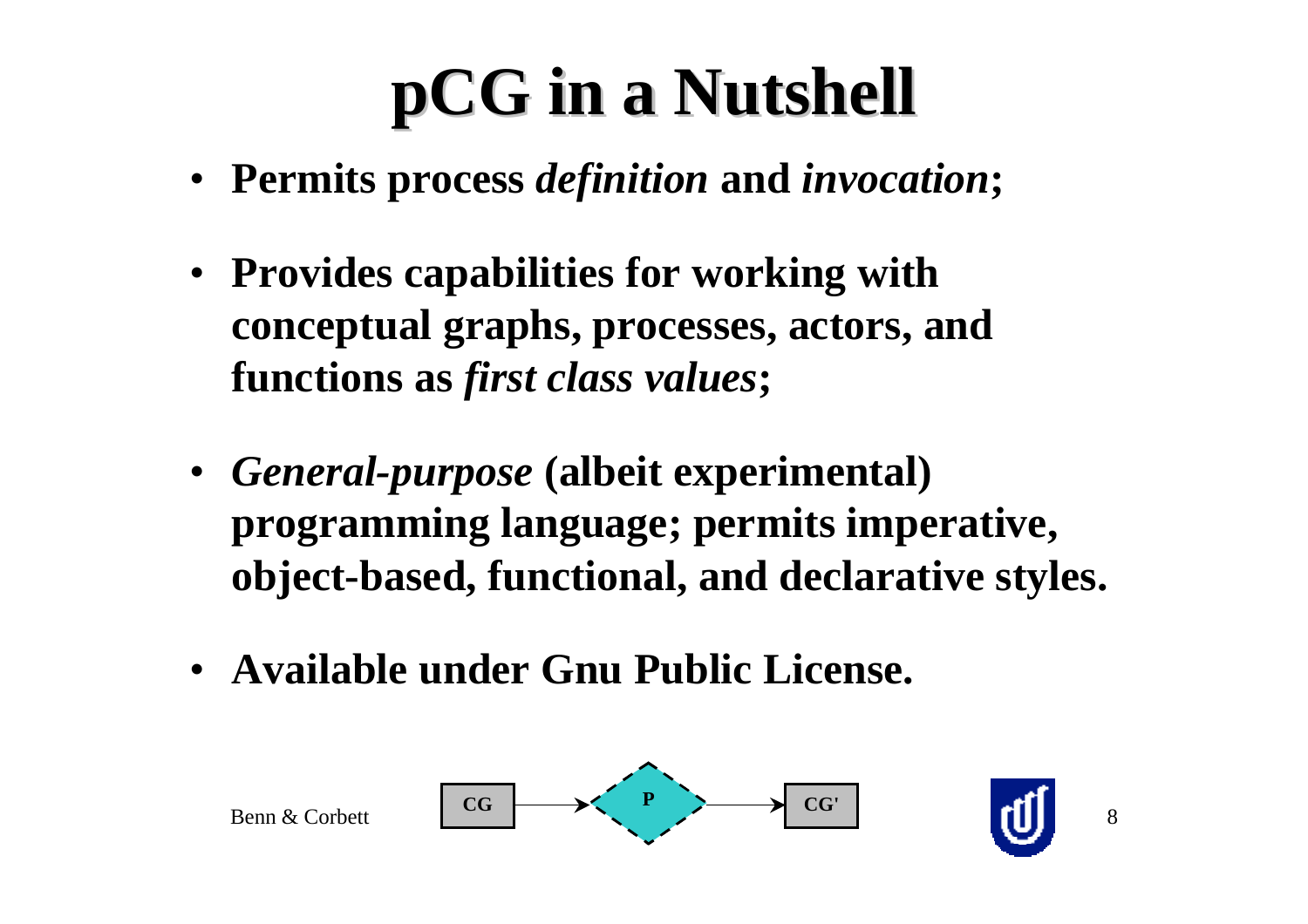# **Why pCG?**

- •**Paper-based exercise** <sup>⇒</sup> **process programs.**
- • **Design goals:**
	- Making those entities of primary interest to the developer first class. Could have implemented an API, but programs would not be concise.
	- –Rapid development: interpreted, complex built-in types, GC.
	- Portability: Java, ANTLR: Java-based compiler development language.
	- – Easy extensibility: attributes, operations, types can easily be added via Java code.
- **Emphasis upon CGs and processes.**
- •**Simple language; focus upon new semantics.**
- **Possible to change source language: interpreter & library (with Notio's help) do the hard work.**

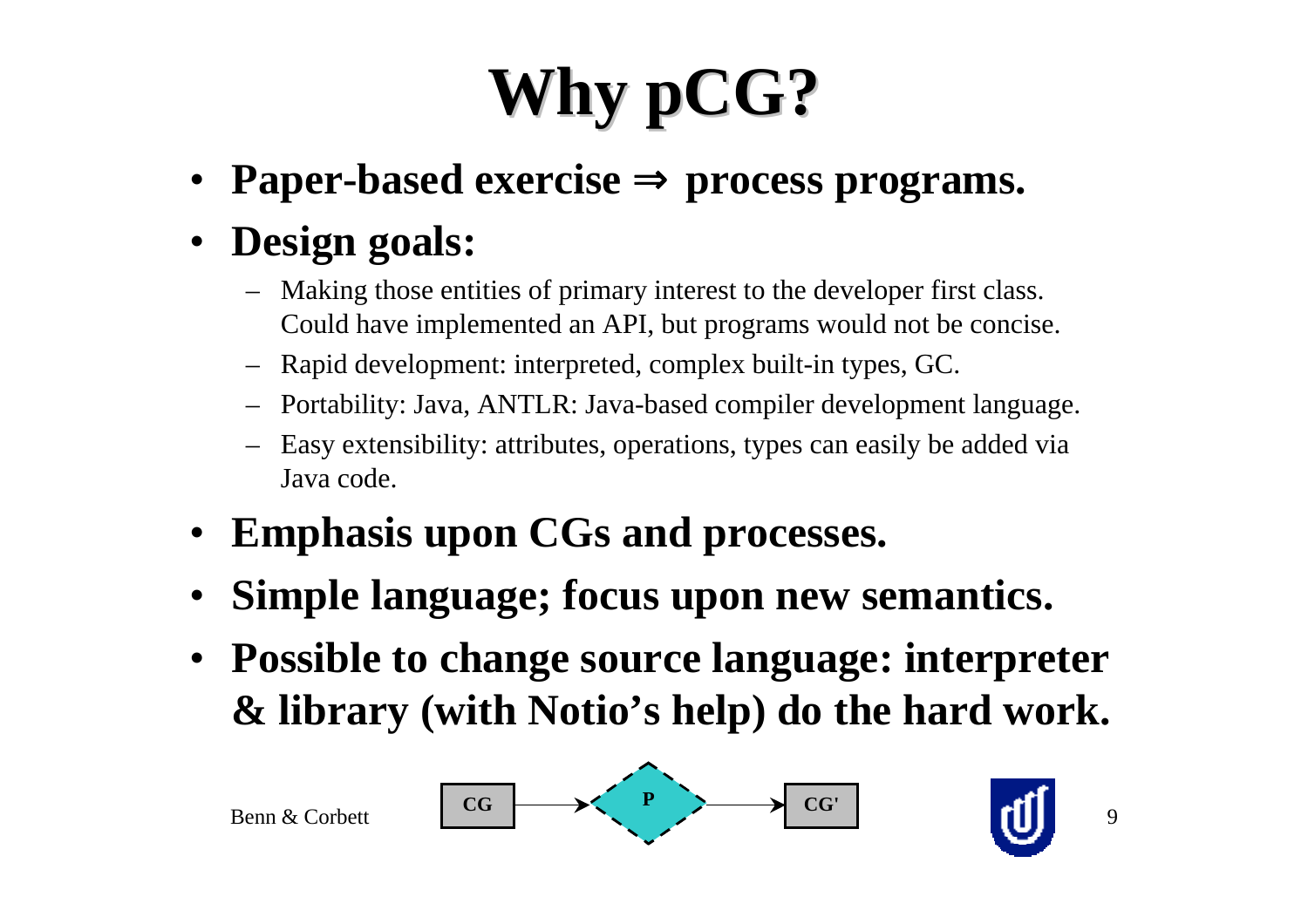- **Constraint satisfaction problem. A means by which to test knowledge acquisition and reasoning strategies.**
- **Research group of people with varied needs must be allocated rooms.**
- **Constraints detailed in problem description impose certain order on any solution, e.g.**
	- **allocate head of group to large room;**
	- **smokers & non-smokers can't share rooms.**

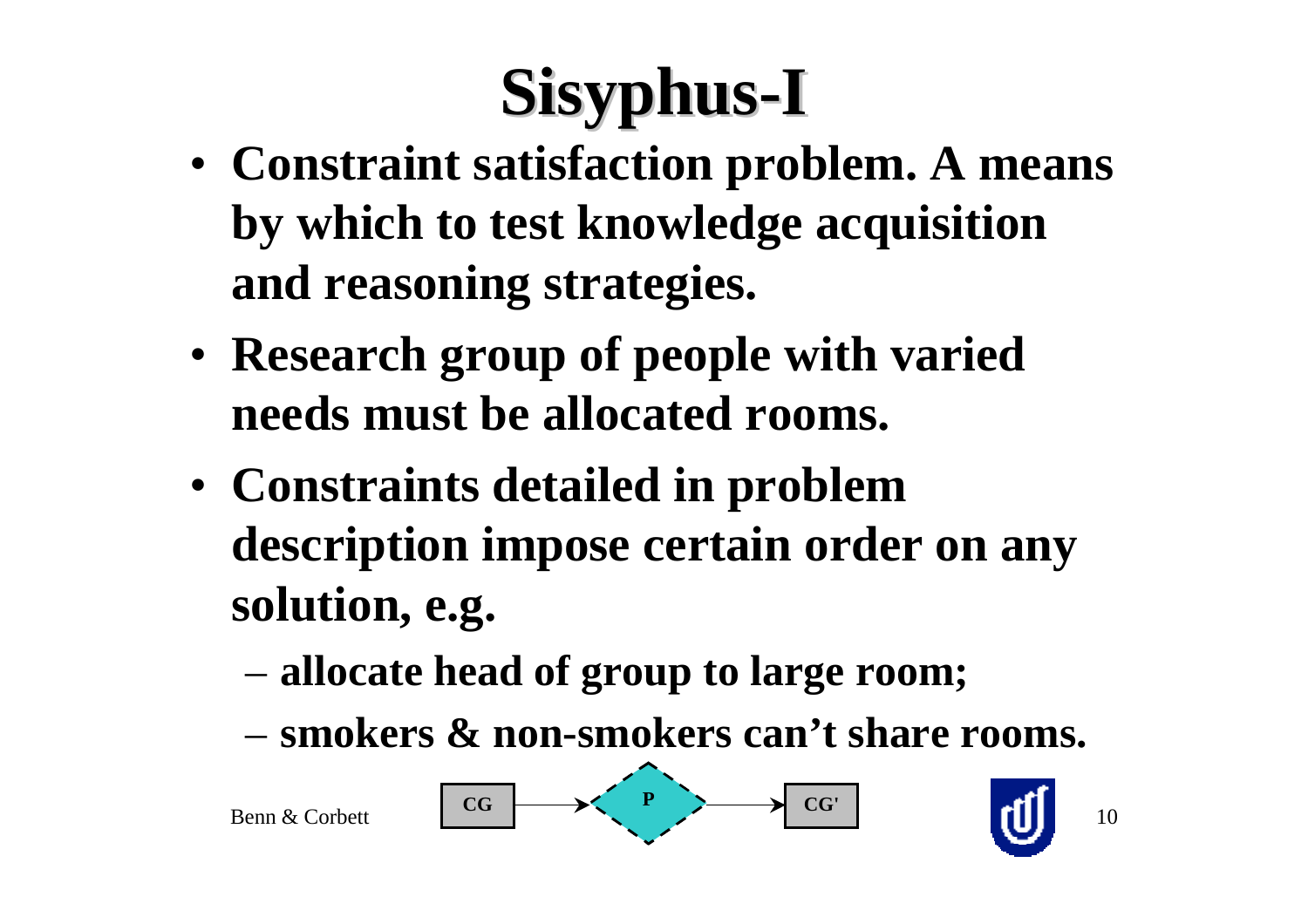• **Perl script extracts most information from HTML, yielding simple CGs, e.g.**

**(Chrc [Person:'Michael T.'] [Role:'Researcher']) (Member [Person:'Michael T.'] [Project:'BABYLON Product']) (Chrc [Person:'Michael T.'] [Smoker:'No']) (Chrc [Person:'Michael T.'] [Hacker:'Yes']) (Coworker [Person:'Michael T.'] [Person:'Hans W.'])**

• **Graphs for different people separated by blank line.**

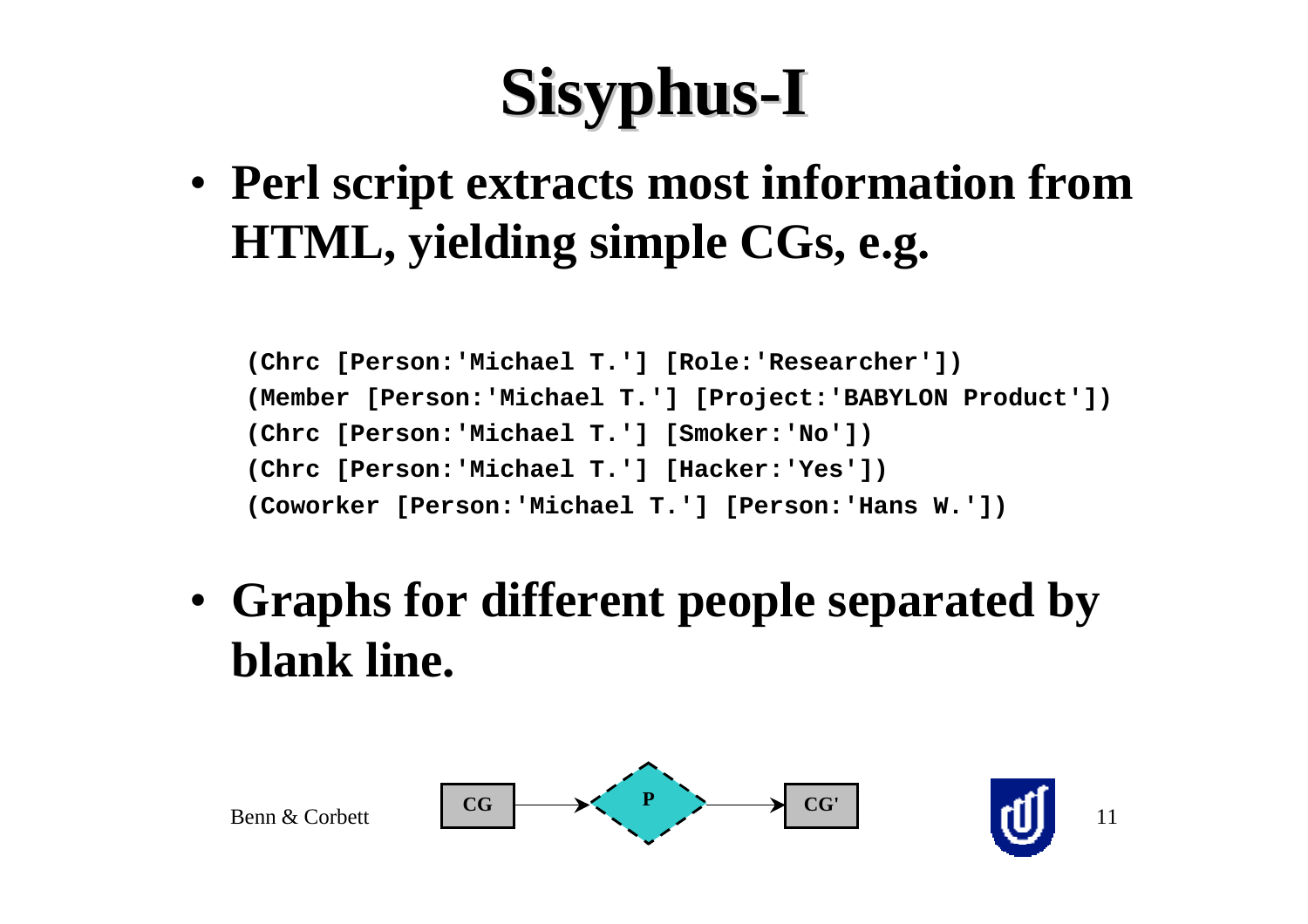• **pCG code reads all such CGs from file, yielding 1 graph per person via** *Join***, e.g.**

```
[Person:*a'Michael T.']
[Role:*b'Researcher']
[Project:*c'BABYLON Product']
[Smoker:*d'No']
[Hacker:*e'Yes']
[Person:*f'Hans W.']
   (Chrc?a?b)
   (Member?a?c)
   (Chrc?a?d)
   (Chrc?a?e)
   (Coworker?a?f)
                        [Person:'Michael T.'] –
                            (Chrc) -> [Role: 'Researcher']
                            (Member) -> [Project: 'BABYLON Product']
                            (Chrc) -> [Smoker: 'No']
                            (Chrc) -> [Hacker: 'Yes']
                            (Coworker) -> [Person: 'Hans W.']
```
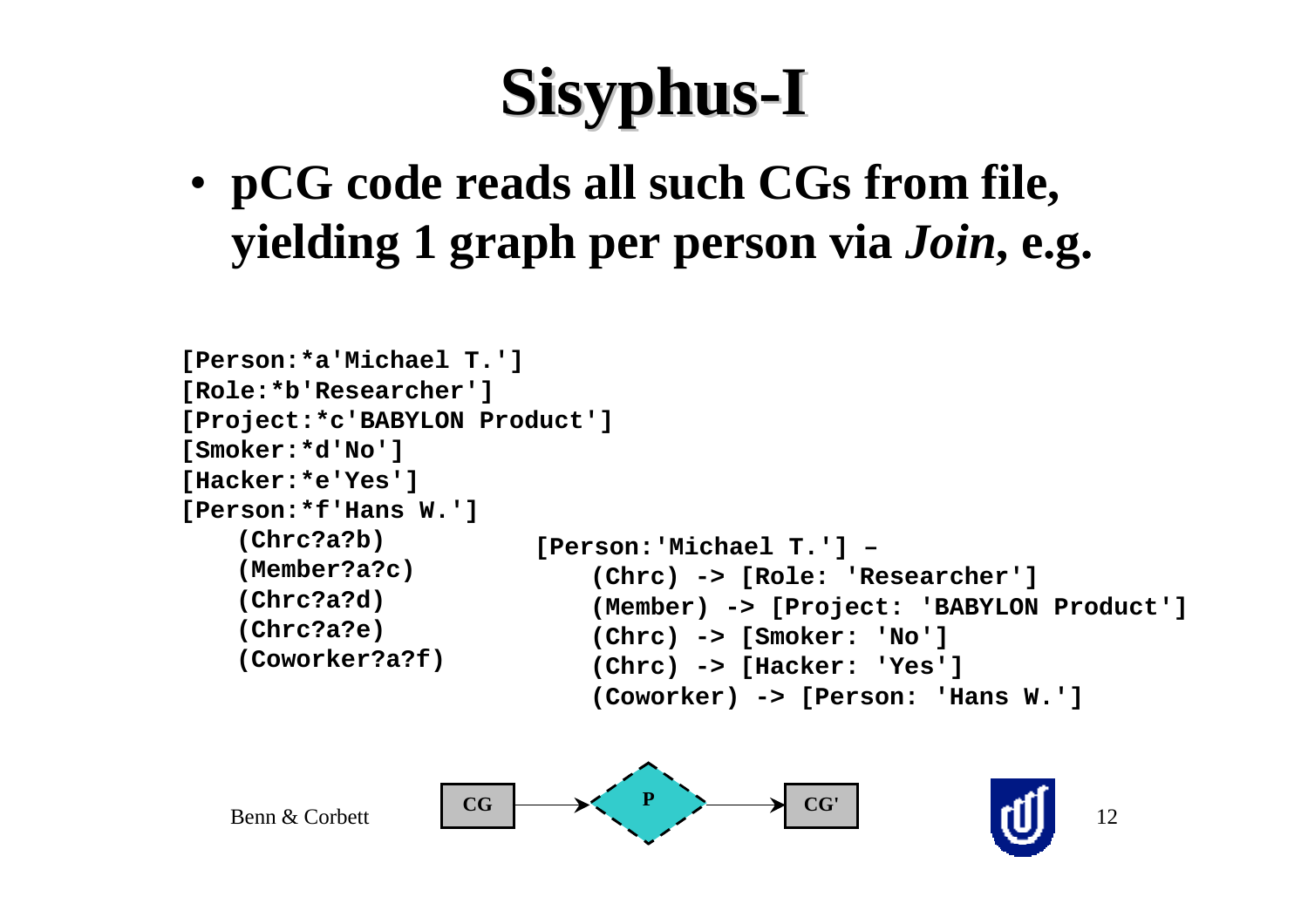### • **Person and room CGs asserted:**

```
rooms = \{ \hat{C}(\text{chrc } [\text{LargeRoom*a:'}C5-117'] | [\text{Location:'}Central'] \}) (Vacancy ?a [Integer:+2])`,
           ...`(Chrc [LargeRoom*a:'C5-120'] [Location:'NonCentral'])
             (Vacancy ?a [Integer:+2])`,
           ...`(Chrc [SingleRoom*a:'C5-116'] [Location:'Central'])
             (Vacancy ?a [Integer:+1])` };
foreach room in rooms do
```
 **assert room;**

**end**

• **Other information re: YQT members gleaned from HTML and asserted.**



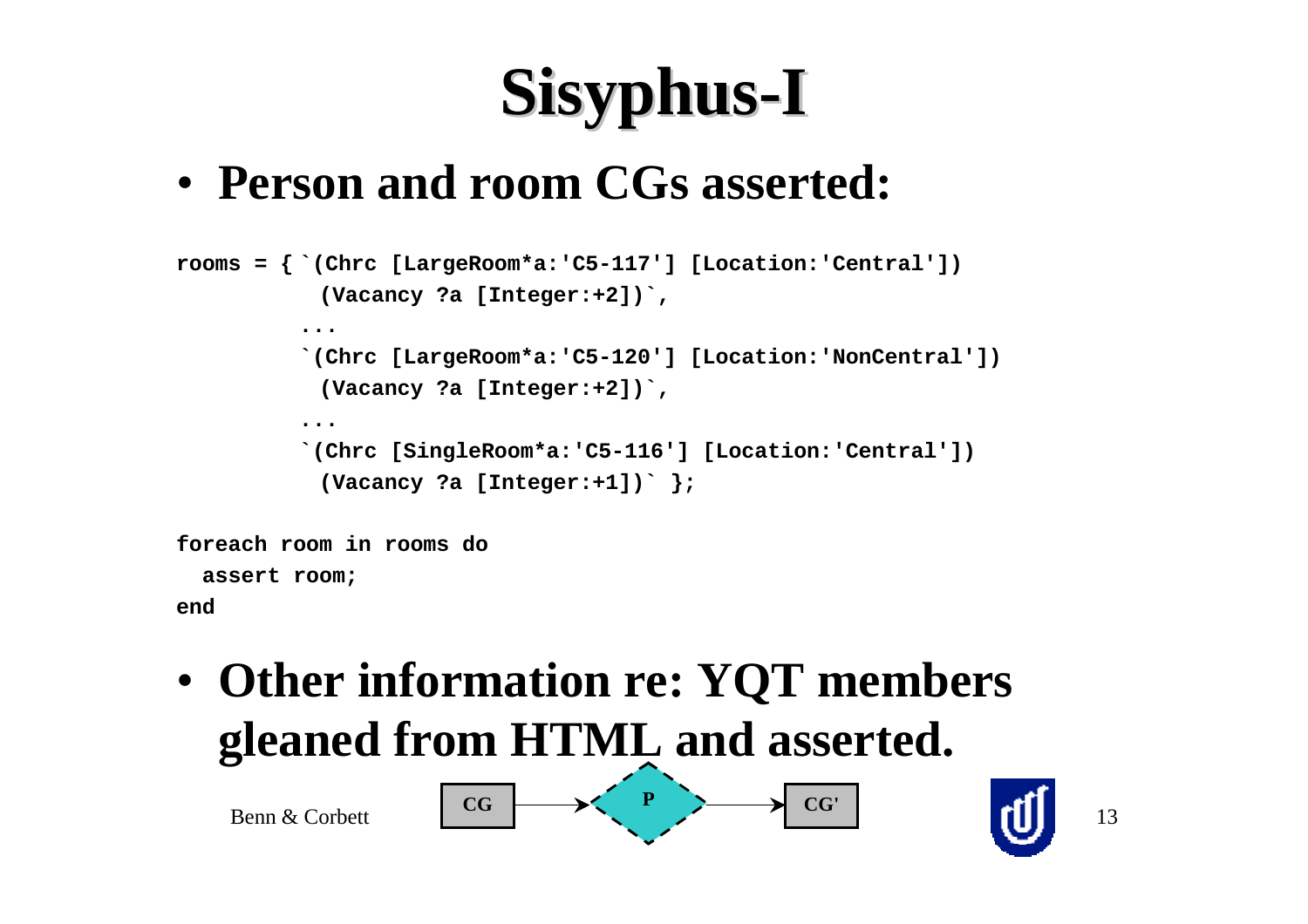**rule allocateFirstSecretary**

 **pre**

```
 `(Chrc [Person:'*name'] [Role:'Secretary'])`;
```

```
 `(Chrc [LargeRoom*a:'*roomLabel'] [Location:'Central'])
```

```
 (Vacancy ?a [Integer:+2])`;
```
 **end**

 **post**

```
 `[PROPOSITION:(Occupant [Person:'*name'] [Room:'*roomLabel'])]`;
 option export;
```
 **mkErasureGraph(\_MATCHES[1]); // erase person; syntax change required!**

```
 `[ERASURE:(Chrc [LargeRoom*a:'*roomLabel'] [Location:'Central'])
           (Vacancy ?a [Integer:+2])]`;
```

```
 `[PROPOSITION:(Chrc [LargeRoom*a:'*roomLabel'] [Location:'Central'])
               (Vacancy ?a [Integer:+1])]`;
```
 **end**

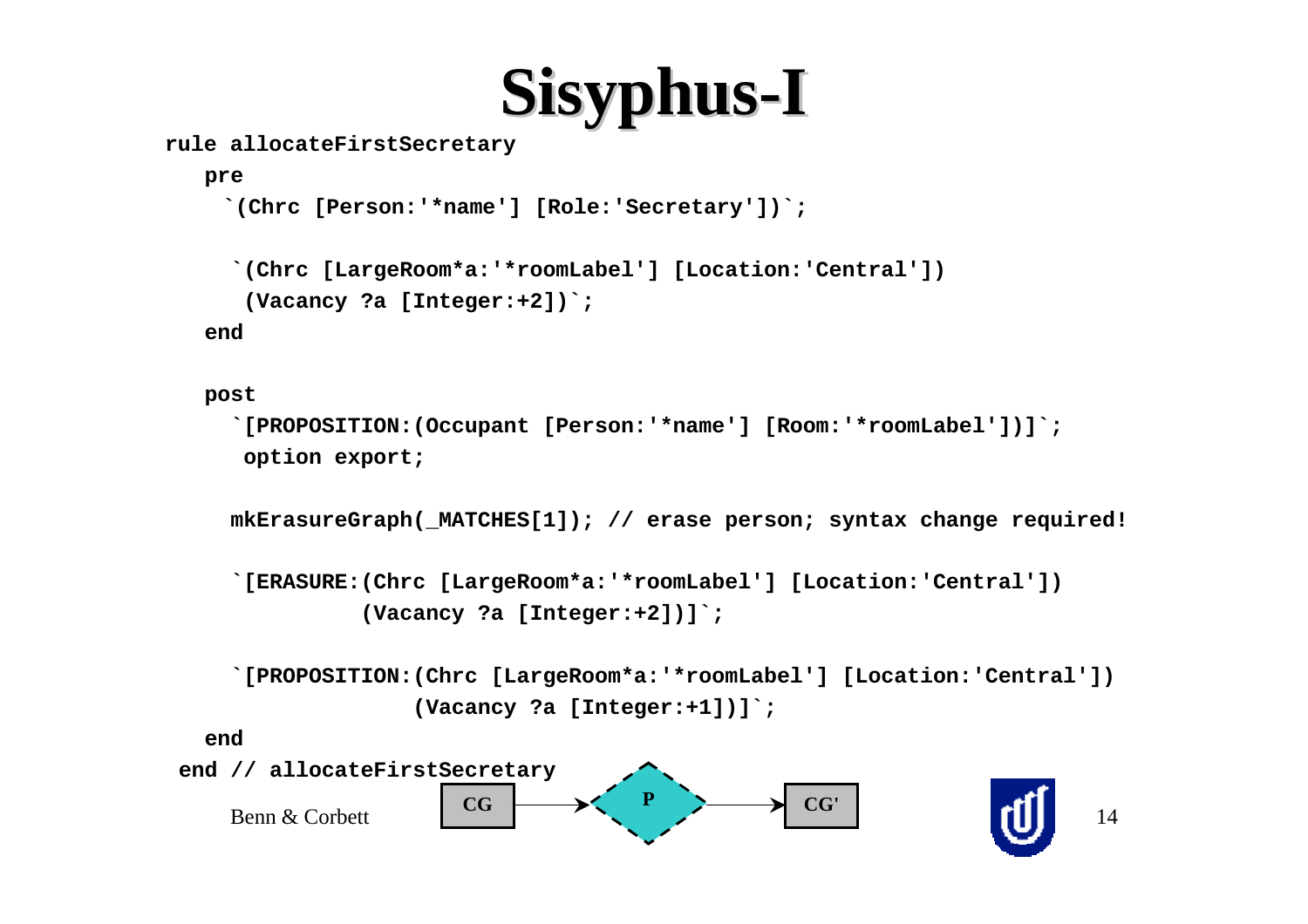#### **rule allocateFirstSecretary**

```
 pre
  action println "Need to allocate room for first secretary?";
  end
```

```
 `(Chrc [Person:'*name'] [Role:'Secretary'])`; ...
```
 **end**

```
 post
```

```
action label = getRoomLabel();
   name = getPersonName();
   showAllocation("First secretary", name, label);
   plotName(name, label, 1, secretaryColor);
 end
```
 **`[PROPOSITION:(Occupant [Person:'\*name'] [Room:'\*roomLabel'])]`... end end**



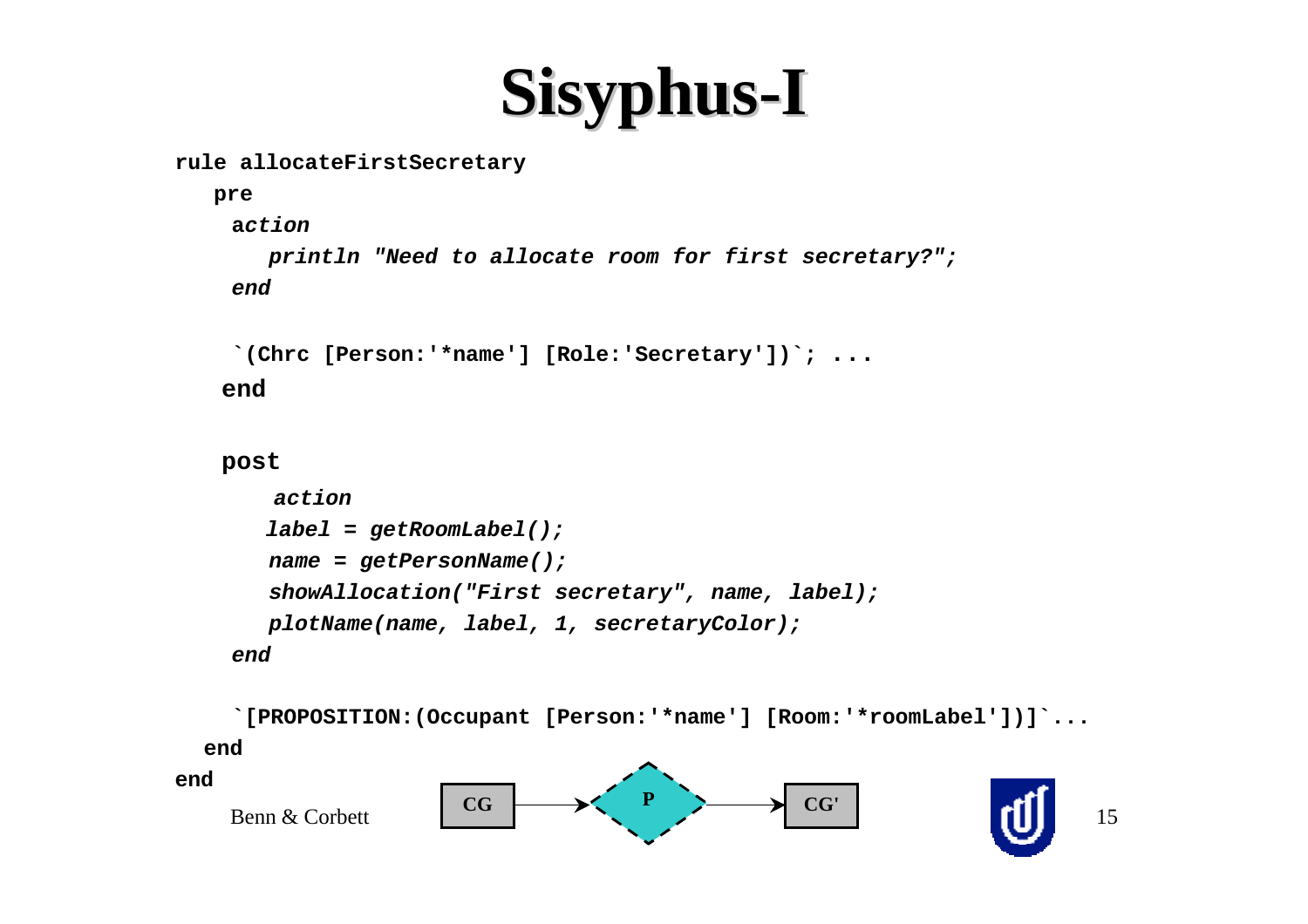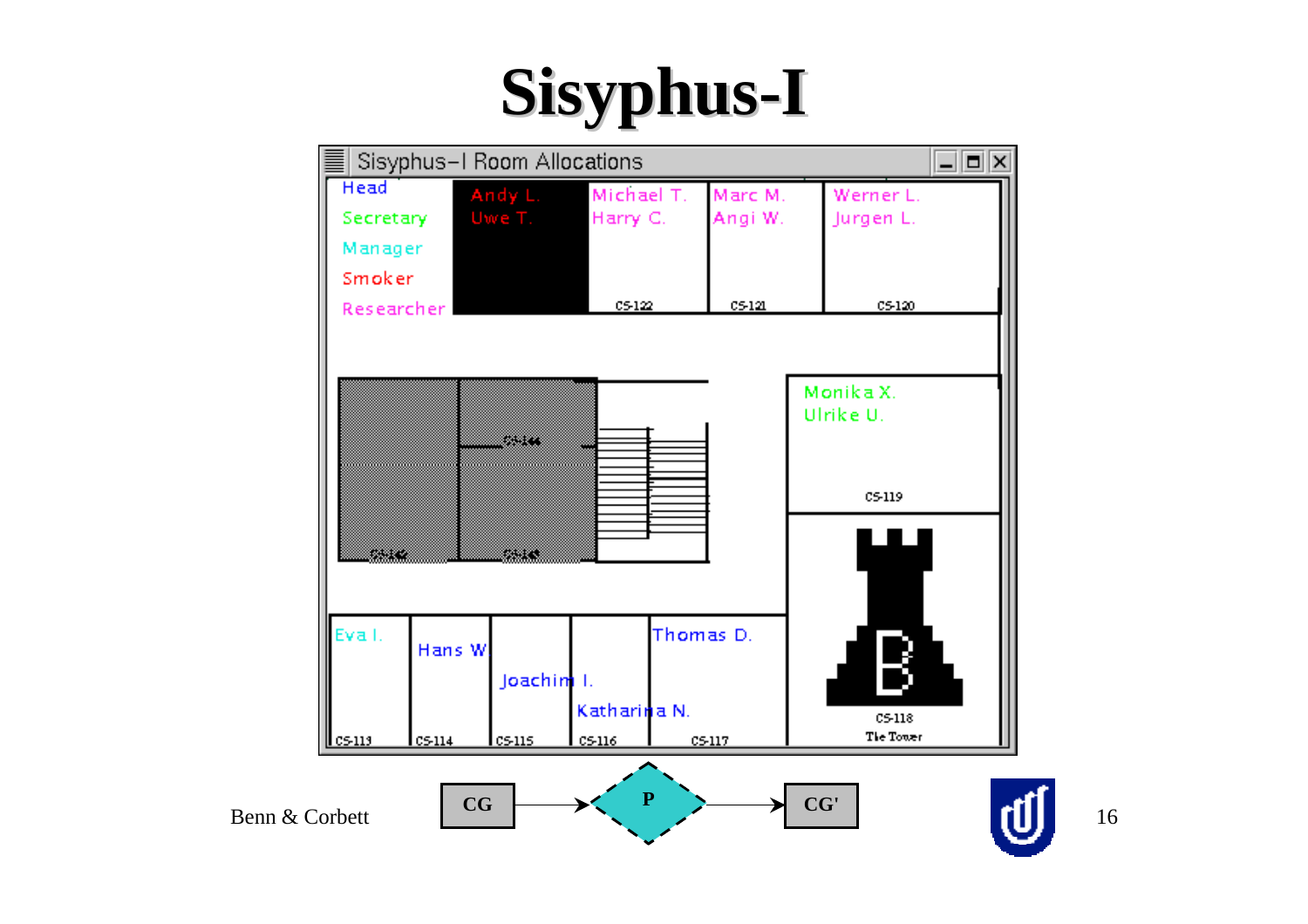**Script started on Mon Nov 27 09:32:13 2000 [david@twist ~/cgp]\$ pCG examples/sisyphus-1/scg-1.cgp**

**Asserting YQT member graphs. Asserting more information about certain YQT members.**

**.**

**.**

**Need to allocate room for the head of YQT? --> Head of YQT 'Thomas D.' allocated to C5-117 Need to allocate room for the head of YQT? Need to allocate room for second secretary? Need to allocate room for first secretary? --> First secretary 'Monika X.' allocated to C5-119 Need to allocate room for the head of YQT? Need to allocate room for second secretary? --> Second secretary 'Ulrike U.' allocated to C5-119**

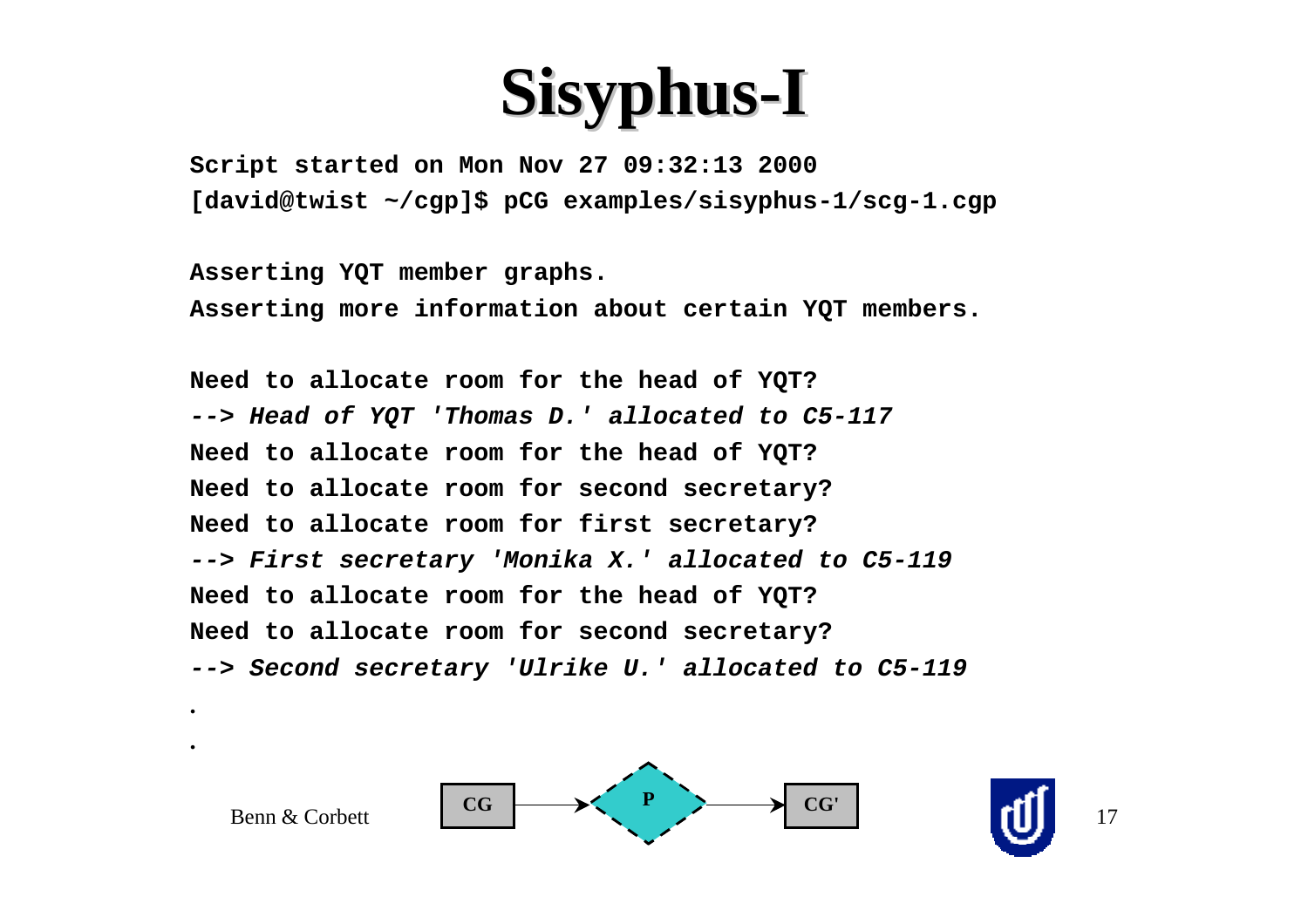### **Room allocation graphs**

 **[Person"Thomas D."]-1->(Occupant)-2->[Room"C5-117"] [Person"Monika X."]-1->(Occupant)-2->[Room"C5-119"] [Person"Ulrike U."]-1->(Occupant)-2->[Room"C5-119"] [Person"Eva I."]-1->(Occupant)-2->[Room"C5-113"] [Person"Hans W."]-1->(Occupant)-2->[Room"C5-114"] [Person"Joachim I."]-1->(Occupant)-2->[Room"C5-115"] [Person"Katharina N."]-1->(Occupant)-2->[Room"C5-116"] [Person"Werner L."]-1->(Occupant)-2->[Room"C5-120"] [Person"Jurgen L."]-1->(Occupant)-2->[Room"C5-120"] [Person"Marc M."]-1->(Occupant)-2->[Room"C5-121"] [Person"Angi W."]-1->(Occupant)-2->[Room"C5-121"] [Person"Michael T."]-1->(Occupant)-2->[Room"C5-122"] [Person"Harry C."]-1->(Occupant)-2->[Room"C5-122"] [Person"Andy L."]-1->(Occupant)-2->[Room"C5-123"] [Person"Uwe T."]-1->(Occupant)-2->[Room"C5-123"]**

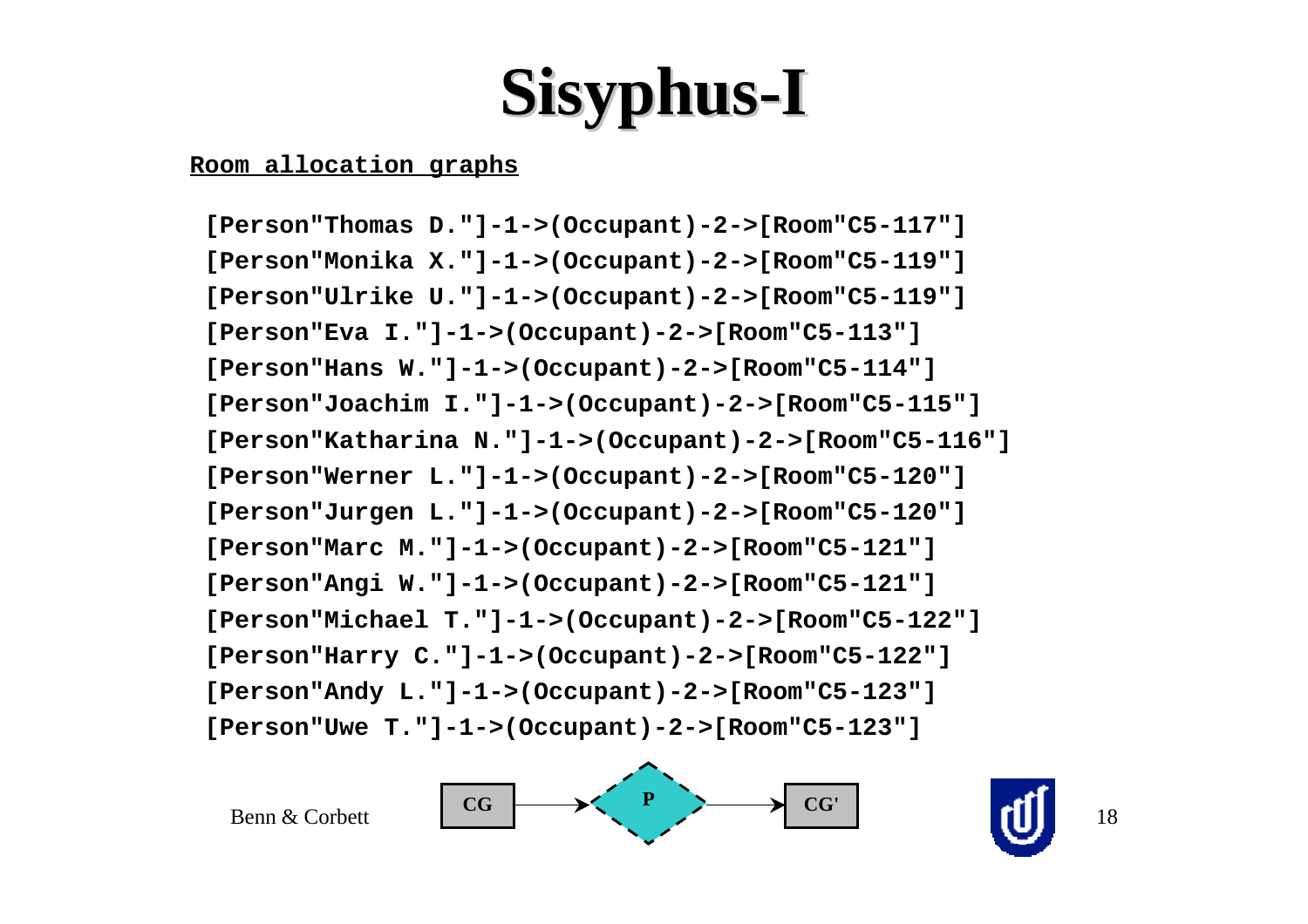```
concept Person;
```

```
...
```
**concept Room > SingleRoom; concept Room > LargeRoom;**

**relation Attr; relation Chrc; relation Member; relation Coworker; relation Vacancy; relation Occupant;**

```
rule allocateRemainingResearcher
```
 **pre**

 **`(Chrc [Person:'\*name'] [Role:'Researcher'])`;**

```
`(Chrc [Room:'*roomLabel'] [Location:'*somewhere'])`;
 end
```

```
 post
```

```
`[PROPOSITION:(Occupant [Person:'*name'] [Room:'*roomLabel'])]`;
 option export;
```
 **end**

```
 end // allocateRemainingResearcher
```
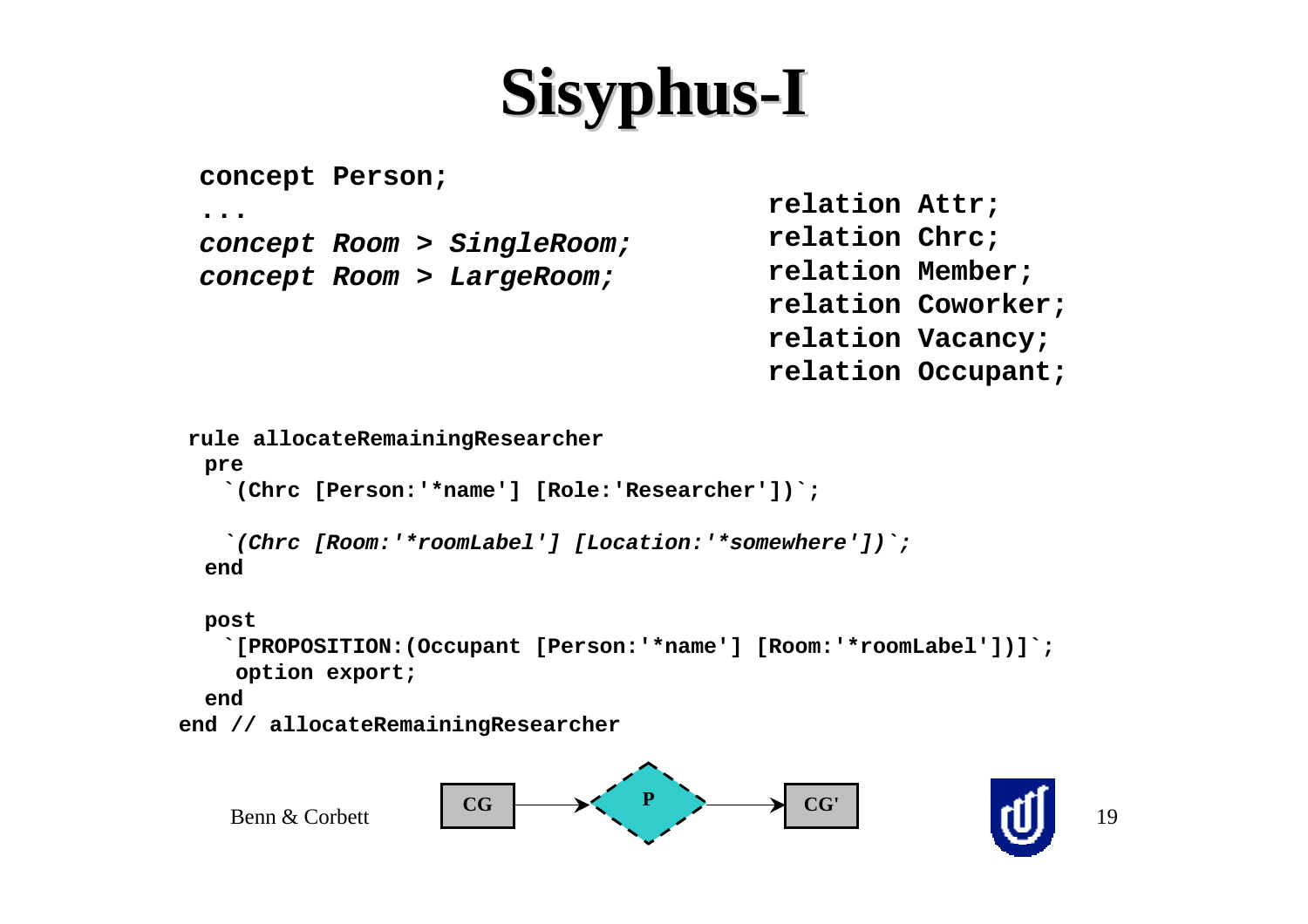### **Outcomes Outcomes**

- *Refinement* **of Mineau's process formalism in the course of developing pCG and applying it, eg negation vs retraction, process statement minutiae, actors in processes.**
- *Application* **of pCG to examples other than Mineau's 1998 iterative factorial test process, eg the** *Sisyphus-I* **room allocation problem (Linster, 1999).**

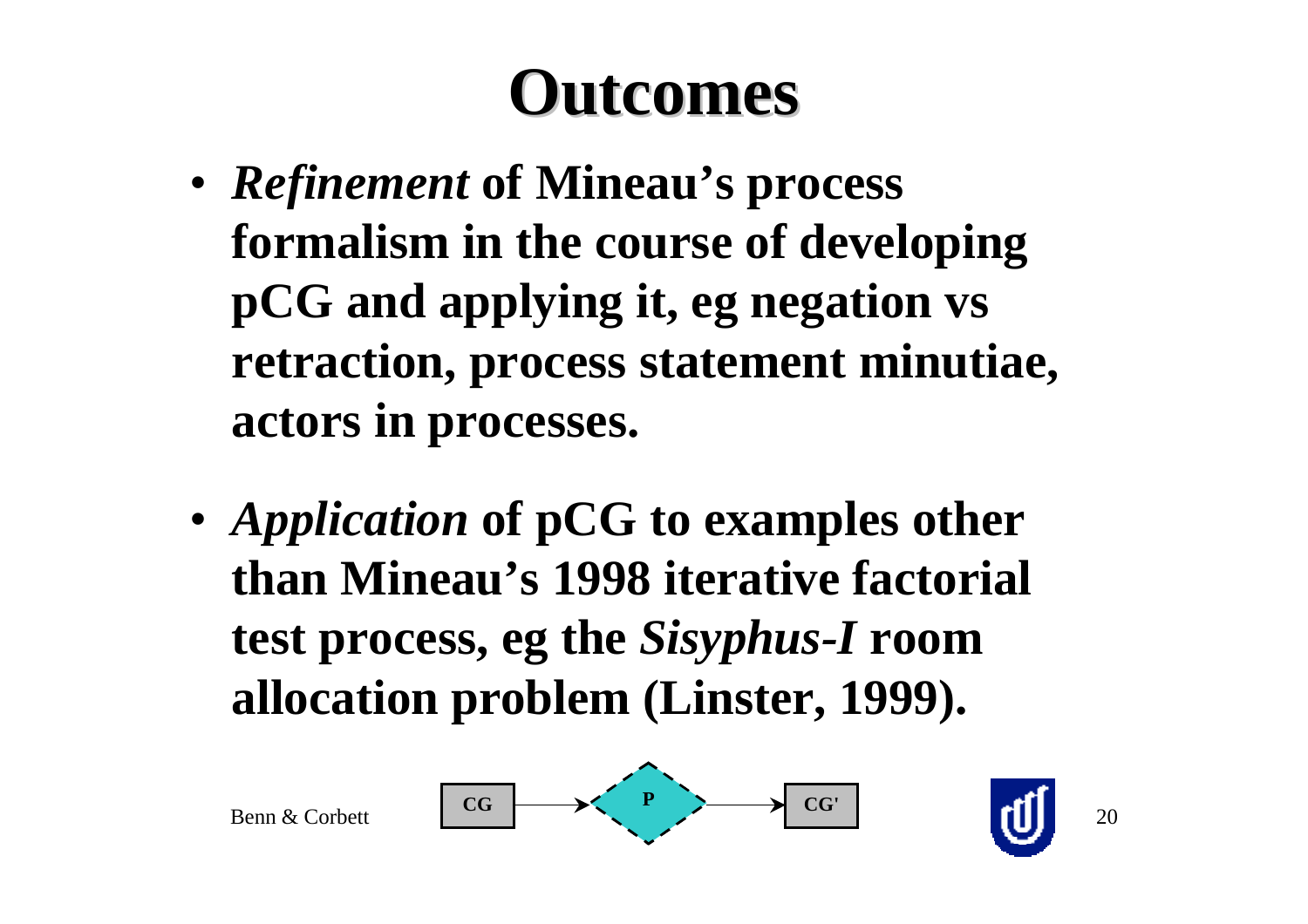### **Outcomes Outcomes**

• **Uniform representation of actor and process invocation via** *standard actor node* **as per notation of the proposed ANSI CG Standard instead of non-standard (double-diamond) node, eg**

```
n = 4;
mySqrGrStr = "<sqr [Num: " + n + "] | [Num:'*result']>";
g = activate mySqrGrStr.toGraph();
g = `[PROPOSITION:*a(to_do [Line:'#L0'])]
      [PROPOSITION:*b[Integer:'*z5']]
     <fact?a|?b>`;
x = activate g;
```